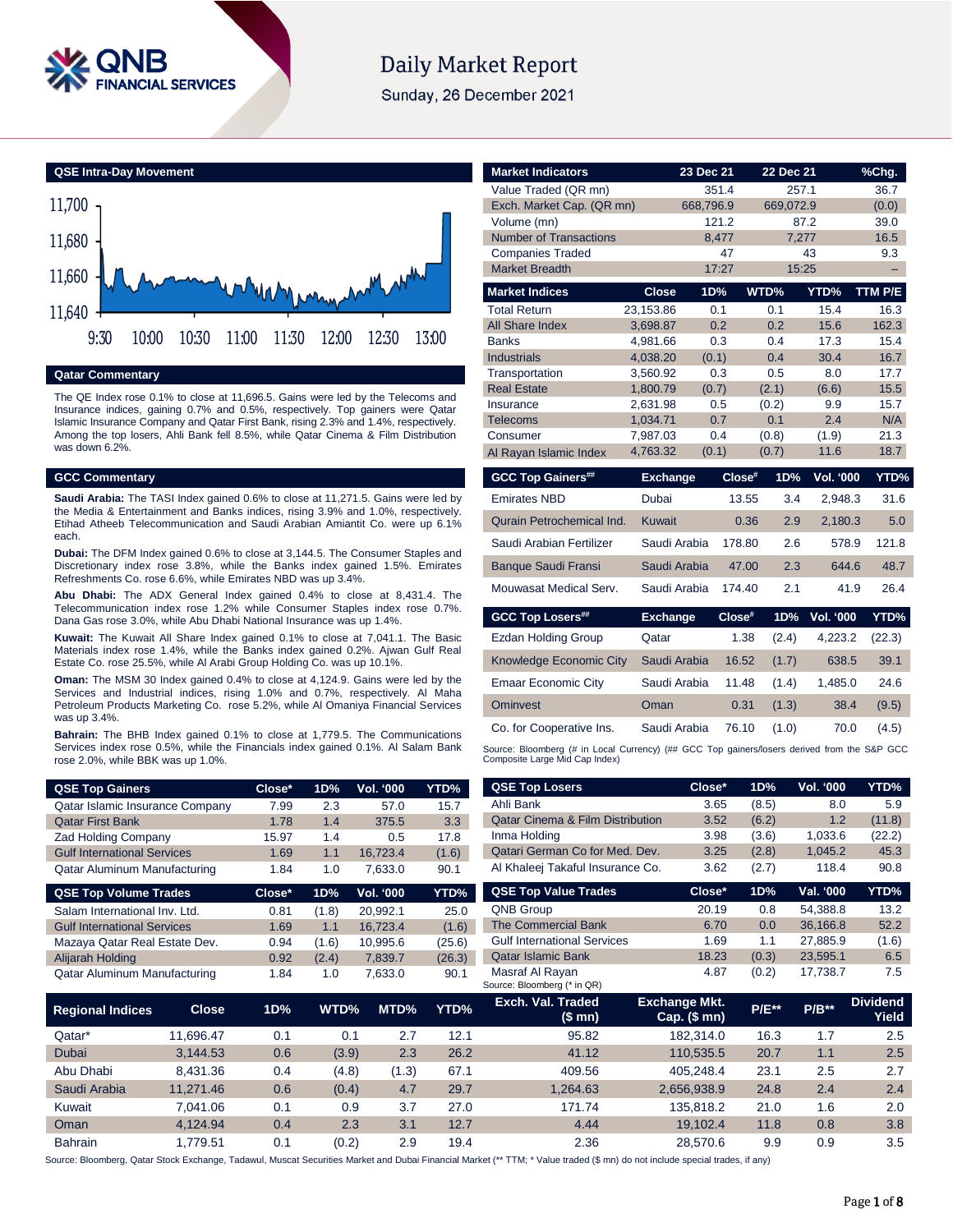#### **Qatar Market Commentary**

- The QE Index rose 0.1% to close at 11,696.5. The Telecoms and Insurance indices led the gains. The index rose on the back of buying support from GCC and foreign shareholders despite selling pressure from Qatari and Arab shareholders.
- Qatar Islamic Insurance Company and Qatar First Bank were the top gainers, rising 2.3% and 1.4%, respectively. Among the top losers, Ahli Bank fell 8.5%, while Qatar Cinema & Film Distribution was down 6.2%.
- Volume of shares traded on Thursday rose by 39.0% to 121.2mn from 87.2mn on Wednesday. However, as compared to the 30-day moving average of 123.0mn, volume for the day was 1.5% lower. Salam International Inv. Ltd. and Gulf International Services were the most active stocks, contributing 17.3% and 13.8% to the total volume, respectively.

| <b>Overall Activity</b>        | Buy $\%^*$ | Sell %*  | Net (QR)         |
|--------------------------------|------------|----------|------------------|
| Qatari Individuals             | 26.93%     | 38.06%   | (39, 101, 829.2) |
| <b>Oatari Institutions</b>     | 18.76%     | 26.45%   | (26,994,646.7)   |
| Qatari                         | 45.70%     | 64.51%   | (66,096,475.9)   |
| <b>GCC Individuals</b>         | 0.63%      | 0.38%    | 894,923.1        |
| <b>GCC</b> Institutions        | 4.97%      | 2.70%    | 8,002,423.5      |
| <b>GCC</b>                     | 5.60%      | 3.07%    | 8,897,346.6      |
| Arab Individuals               | 9.10%      | 9.83%    | (2,575,210.8)    |
| <b>Arab Institutions</b>       | $0.00\%$   | $0.00\%$ |                  |
| Arab                           | 9.10%      | 9.83%    | (2,575,210.8)    |
| <b>Foreigners Individuals</b>  | 3.15%      | 1.96%    | 4,202,875.6      |
| <b>Foreigners Institutions</b> | 36.45%     | 20.64%   | 55,571,464.5     |
| <b>Foreigners</b>              | 39.60%     | 22.59%   | 59,774,340.1     |

Source: Qatar Stock Exchange (\*as a % of traded value)

### **Global Economic Data and Earnings Calendar**

#### **Global Economic Data**

| <b>Date</b> | <b>Market</b> | <b>Source</b>                                   | Indicator                | <b>Period</b> | Actual | <b>Consensus</b> | <b>Previous</b> |
|-------------|---------------|-------------------------------------------------|--------------------------|---------------|--------|------------------|-----------------|
| $12 - 23$   | US            | Department of Labor                             | Initial Jobless Claims   | 18-Dec        | 205k   | 205k             | 205k            |
| $12 - 23$   | <b>US</b>     | Department of Labor                             | <b>Continuing Claims</b> | $11 - Dec$    | 1,859k | 1,835k           | 1,867k          |
| $12 - 23$   | US            | <b>Bureau of Economic Analysis</b>              | Personal Income          | Nov           | 0.40%  | 0.40%            | 0.50%           |
| $12 - 23$   | <b>US</b>     | <b>Bureau of Economic Analysis</b>              | <b>Personal Spending</b> | <b>Nov</b>    | 0.60%  | 0.60%            | 1.40%           |
| $12 - 23$   | US            | <b>Bureau of Economic Analysis</b>              | <b>PCE Deflator MoM</b>  | Nov           | 0.60%  | 0.60%            | 0.70%           |
| $12 - 23$   | <b>US</b>     | <b>Bureau of Economic Analysis</b>              | <b>PCE Deflator YoY</b>  | <b>Nov</b>    | 5.70%  | 5.70%            | 5.10%           |
| $12 - 23$   | Germany       | German Federal Statistical Office               | Import Price Index MoM   | Nov           | 3.00%  | 1.00%            | 3.80%           |
| $12 - 23$   | Germany       | <b>German Federal Statistical Office</b>        | Import Price Index YoY   | <b>Nov</b>    | 24.70% | 22.30%           | 21.70%          |
| $12 - 23$   | Japan         | Economic and Social Research I                  | Leading Index CI         | Oct           | 101.5  | $- -$            | 102.1           |
| $12 - 23$   | Japan         | Economic and Social Research I                  | Coincident Index         | Oct           | 89.8   | --               | 89.9            |
| $12 - 24$   | Japan         | Ministry of Internal Affairs and Communications | Natl CPI YoY             | <b>Nov</b>    | 0.60%  | 0.50%            | 0.10%           |
| $12 - 24$   | Japan         | <b>Bank of Japan</b>                            | <b>PPI Services YoY</b>  | <b>Nov</b>    | 1.10%  | 1.00%            | 1.00%           |

Source: Bloomberg (s.a. = seasonally adjusted; n.s.a. = non-seasonally adjusted; w.d.a. = working day adjusted)

#### **Earnings Calendar**

| <b>Tickers</b> | Company Name | Date of reporting 4Q2021 results | No. of days remaining | Status |
|----------------|--------------|----------------------------------|-----------------------|--------|
| <b>ABQK</b>    | Ahli Bank    | 3-Jan-22                         |                       | Due    |

Source: QSE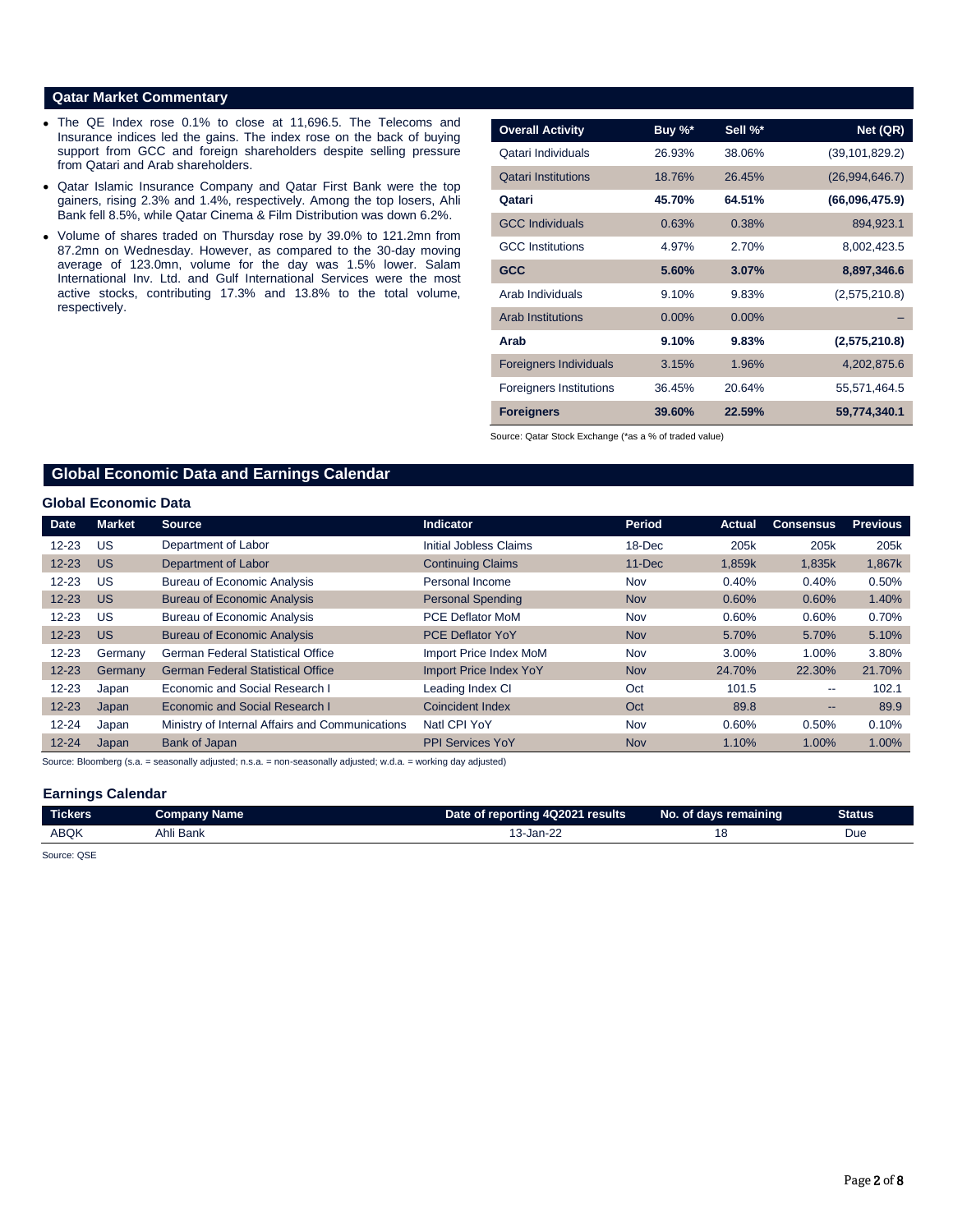#### **News**

**Qatar** 

 **Fitch Ratings: Qatar's assets offset government-related entity debt; higher oil prices, pandemic recovery lower GCC's GRE debt/GDP –** Qatar's assets offset governmentrelated entity (GRE) debt, Fitch Ratings said and noted partial recovery from the Covid-19 pandemic and higher oil prices are lowering GRE debt as a share of GDP across the GCC in 2021. But in most countries, Fitch Ratings said GRE debt levels remain higher than before the pandemic. The upward trend in GRE debt/GDP that has been in evidence since 2014 could resume as GREs help to drive national economic agendas, aiming at job creation, diversification and the energy transition, Fitch Ratings said. Increased focus on privatization and asset sales could mitigate this trend over time, it said. Aggregate GCC non-bank GRE debt hit 37% of GDP in 2020 (an increase of 7pp over 2019), driven in part by declines in nominal GDP on lower oil prices and Covid-19-induced recessions. The ratio is 32% in relation to forecast 2021 GDP. Aggregate debt of GCC government-related banks (wholesale or interbank funding, excluding customer deposits) rose to 24% of GDP in 2020. However, potential contingent liabilities from banks are larger, with sector assets reaching above 300% in Qatar, for example. All GCC countries have a record of supporting their GREs, either on an ongoing basis or in periods of distress. The likelihood of future assistance is high given past experience, combined with the continuing importance of GREs to national economic growth strategies and, frequently, their status as national champions. Across much of the GCC, large sovereign net foreign assets and low net debt limit the credit impact of large or growing contingent liabilities, Fitch Ratings said. The high standalone credit quality of some GREs, in particular most of the national oil companies in the region, is also a mitigating factor. Nevertheless, many GCC sovereign ratings rely on exceptional balance-sheet strengths to outweigh structural weaknesses, including undiversified economies and political risk. Fitch said it does not usually include GRE debt in government debt, unless it is guaranteed and likely to materialize onto a government's balance sheet. Contingent liabilities could crystallize if a government assumes the obligations of a GRE, or if it needs to make transfers that widen its fiscal deficit. Other contingent liabilities not covered in this report include liabilities arising from pension funds or publicprivate partnerships (e.g. power purchase agreements). (Gulf-Times.com)

- **QIGD to hold its EGM on January 02 due to lack of quorum –** Due to lack of quorum for the second Extraordinary General Assembly Meeting (EGM), Qatari Investors Group (QIGD) will hold its third EGM, which will be held physically and virtually on January 02, 2022 at 4:30 pm at the company's headquarters in Lusail area. (Gulf-Times.com)
- **Nakilat forms ESG Task-Force –** With Environment, Social, and Governance (ESG) becoming more important globally, corporates are embedding ESG in their decision-making. Companies in Qatar are also swiftly adopting best practices in the field of ESG. Qatar Gas Transport Company (QGTS, Nakilat) has recently published its Environmental, Social, and Governance Report 2020, which provides a snapshot of the company's ESG progress in the last year. Nakilat has established an ESG Committee composed of Nakilat's executives, of which provides regular updates to the Board of Directors, who holds overall accountability of all ESG-related matters across the Group and this committee is supported by a newly formed ESG Task-Force composed of senior professionals. "The committee is supported by a newly formed ESG Task-Force composed of senior professionals who

represent each ESG Pillar (Environment, Social, and Governance) and are responsible for the day-to-day management of Nakilat's ESG corporate reporting activities,' noted Environmental, Social, and Governance (ESG) Report 2020. (Peninsula Qatar)

- **ORDS launches innovative Mosaic Tower –** Ooredoo Qatar (ORDS), the pioneer of high-speed mobile Internet, has launched the Mosaic Tower, bringing together modern design, architecture, and engineering innovation. Located close to the Lusail Expressway between Onaiza Park and West Bay Beach, this is the first Mosaic Tower of the Ooredoo network. It combines technology with aesthetics by making significant changes to the appearance of the traditional antenna tower. This includes 24 color changing options that will generate a pleasing night-time glow. On the technical side, the tower can incorporate equipment from two separate 5G operators. (Peninsula Qatar)
- **QatarEnergy commits to playing key role in global energy transition –** 2021 had seen many milestones in the country's energy industry including the transformation of Qatar Petroleum into QatarEnergy, which will continue to deliver cleaner energy that the world needs and play its role in finding better solutions in the ongoing energy transition. During the new logo and brand identity launch in Doha in October, HE the Minister of State for Energy Affairs Saad bin Sherida Al-Kaabi had said: "Becoming QatarEnergy reflects our understanding of the global changes and our response to the need to protect our planet and its environment. Not only will our LNG projects bring additional cleaner energy to customers across the globe, but we will continue our heightened commitment to our central role in the global energy transition." Indeed, Qatar's flagship energy company has had a historic evolution that saw Qatar Petroleum Company (QPC) getting transformed into Qatar General Petroleum Corporation (QGPC), then becoming Qatar Petroleum (QP), some 20 years ago, and QatarEnergy (QE) in October this year. Undoubtedly, natural gas is Qatar's core business and the country is conducting that in the most professional and responsible way. Natural gas is also part of the solution in the ongoing energy transition and that it will be a requirement for sustaining the development of the world for at least a few decades. Therefore, QatarEnergy is moving full steam ahead to develop the North field by building state-of-theart LNG trains that would take the country's leadership position further with a production capacity of 126mn tons per year by 2027. The transformation also signals a new strategy that focuses on energy efficiency and environmentally-friendly technology such as capturing and storing carbon dioxide. QatarEnergy is utilizing "sophisticated carbon sequestration methods" to capture and sequester 9mn tons of carbon dioxide a year by the end of the decade, HE Al-Kaabi said at the event. "We are making sure that we protect our environment by keeping our carbon footprint at a minimum. This is why we are utilizing sophisticated carbon sequestration methods," Al-Kaabi noted. To support its LNG expansion and as part of its historic shipbuilding program to meet its future LNG carrier requirements, QatarEnergy last month placed the first batch of LNG shipbuilding orders with Korean shipyards consisting of four vessels from Daewoo Shipbuilding & Marine Engineering (DSME) and two vessels from Samsung Heavy Industries (SHI). QatarEnergy's LNG carrier fleet program is the largest of its kind in the LNG industry and is designed to meet the shipping requirements of QatarEnergy's LNG expansion projects, as well as replacing part of Qatar's existing LNG fleet. (Gulf-Times.com)
- **ExxonMobil, Qatar Energy kick off Cyprus appraisal drilling –** ExxonMobil and Qatar Energy have spudded the Glaucus-2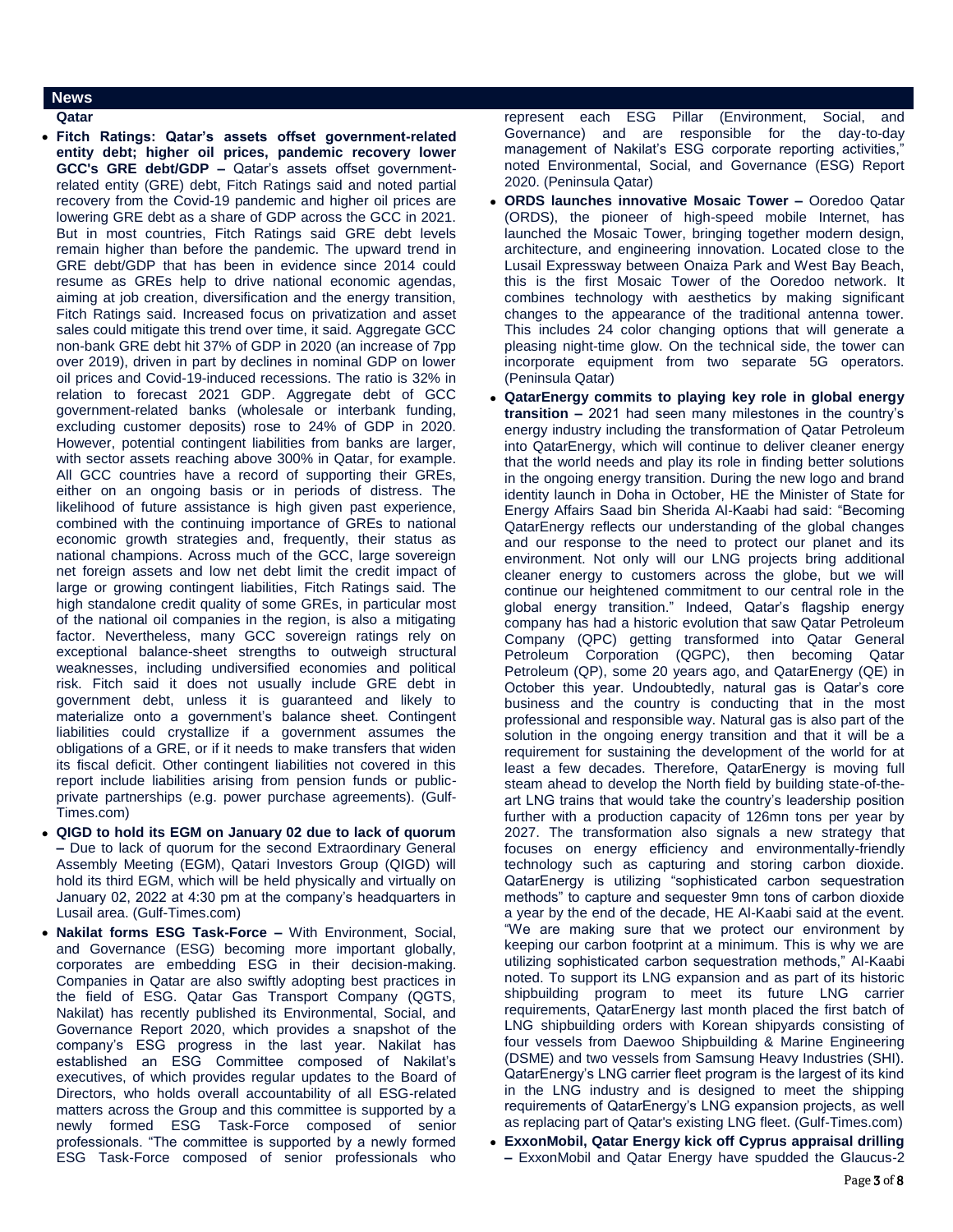appraisal well at Block 10 off the coast of Cyprus, the Cypriot energy ministry reported on December 22. The well is being drilled by the Stena Forth rig, and will target the 2019 Glaucus gas discovery. Glaucus' size is estimated at 5-8 trillion ft3 of inplace gas resources. The discovery well was drilled to a depth of 4,200 meters below the sea level, in waters 2,063 meters deep. ExxonMobil and Qatar Energy had planned to spud the appraisal well earlier, but postponed plans last year in response to the coronavirus pandemic. Earlier this month the pair also secured drilling rights to the offshore Block 5 off Cyprus, adjacent to Block 10. The start of drilling at Block 10 drew the ire of the de-facto state of North Cyprus, recognized only by Turkey, which lays claim to any energy resources discovered off its coast. North Cyprus' foreign ministry warned that "necessary measures will be taken against this initiative, which is a violation of not only the rights of the Turkish Cypriot people, but also the continental shelf of the Republic of Turkey." "It is not possible to stand idly by and watch the deliberate efforts of the Greek Cypriot side to escalate the tension in the Eastern Mediterranean region," the ministry continued. (Bloomberg)

- **Robust recovery ahead for hospitality sector in 2022 –** The hospitality sector of Qatar is set to witness strong recovery next year helped by initiatives taken by the government and line-up of global and local events. Sports events, stay-cation demand, cruise business, travelers from GCC countries, exhibitions, food festivals and other such events will drive the growth of hospitality sector. "As 2022 is set to be a remarkable year in Qatar, we do foresee a strong recovery in the market. First quarter will be driven by sports events and exhibitions i.e. Doha Jewelry & Watches Exhibition, Doha Book Fair, Katara Arabian Horse Festival, Al Shaqab, Moto GP, Dimdex, Milipol, Tennis, Golf tournaments and other events," Aurelio Giraudo, Cluster General Manager at Banyan Tree Doha at La Cigale Mushaireb & La Cigale Hotel Managed by Accor, told The Peninsula. "In the second quarter, if things remain normal, then we will have Ramadan Tents being back to the hotels to celebrate Eid. Quarter 3 and Quarter 4 will be driven by a FIFA project base business which will be in the closing stages of completion and FIFA World Cup Qatar 2022 which we are all have been waiting for," he said. (Peninsula Qatar)
- **OIL TENDER: Qatar Offers 50k tons light Naphtha for January 27-28 –** Qatar Petroleum for the Sale of Petroleum Products offered about 50k tons of light naphtha for loading January 27-28 from Ras Laffan, according to tender documents seen by Bloomberg. Bids are due by December 23. (Bloomberg)
- **Qatar Rail announces Lusail Tram preview service from January 1 –** Qatar Railways Company (Qatar Rail) will launch its first phase of the preview service of the Lusail Tram on January 1, 2022. The first phase includes the preview service of six stations on the Orange line, which are Marina, Marina Promenade, Yacht Club, Esplanade, Energy City South, and Legtaifiya. Legtaifiya station connects Lusail Tram to the Doha Metro network. Once the full Tram network opens, it will connect various government offices, residential towers, leisure and sports facilities, avenues, marinas, and other major attractions across Lusail City. Lusail Tram is both eco and user-friendly, providing a greener, more efficient option than cars. Trams accommodate up to 209 customers in both Standard and Family Class (once Covid-19 restrictions are lifted). (Gulf-Times.com)
- **Kahramaa adds 64MG water to reservoirs in 3Q –** To meet the demand of water for household use and development purpose, Qatar General Electricity and Water Corporation (Kahramaa) added 64 million gallons of water to Water Security Mega Reservoirs in the third quarter (3Q) of this year. To enhance electricity and water supply networks, the utility distributor, Kahramaa, also completed 28 projects and awarded

23 tenders in 2021."Kahramaa's Water Net-works Directorate commissioned additional 64mn gallons of water (4.5%) of Mega Reservoir capacity and 38.2km of pipelines ranging from 100mm to 1600mm in the 3rd quarter of 2021, fulfilling its responsibility to promote water security of Qatar," Kahramaa has tweeted. (Peninsula Qatar)

 **Mowasalat stresses preparedness for FIFA World Cup 2022 –** Mowasalat (Karwa) has said it shuttled more than 1.4mn passengers in more than 190,000 bus service hours, at a 'record' 4,000 buses per day across all of its services for the FIFA Arab Cup 2021, including public transport and all other services provided in Qatar. This came as proof of the capabilities for future mega events in Qatar, the company said in a statement Saturday and underlined its preparedness for 2022, when Qatar hosts the FIFA World Cup. (Gulf-Times.com)

#### **International**

- **World economy to top \$100tn in 2022 for first time –** The world's economic output will exceed \$100tn for the first time next year and it will take China a little longer than previously thought to overtake the US as the No.1 economy, a report showed on Sunday. British consultancy Cebr predicted China will become the world's top economy in dollar terms in 2030, two years later than forecast in last year's World Economic League Table report. India looks set to overtake France next year and then Britain in 2023 to regain its place as the world's sixth biggest economy, Cebr said. "The important issue for the 2020s is how the world economies cope with inflation, which has now reached 6.8% in the US," said Cebr Deputy Chairman Douglas McWilliams. "We hope that a relatively modest adjustment to the tiller will bring the non-transitory elements under control. If not, then the world will need to brace itself for a recession in 2023 or 2024." The report showed Germany was on track to overtake Japan in terms of economic output in 2033. Russia could become a Top 10 economy by 2036 and Indonesia looks on track for ninth place in 2034. (Reuters)
- **Global oil's comeback year presages more strength in 2022 –** Global oil demand roared back in 2021 as the world began to recover from the coronavirus pandemic, and overall world consumption potentially could hit a new record in 2022 - despite efforts to bring down fossil fuel consumption to mitigate climate change. Gasoline and diesel use surged this year as consumers resumed travel and business activity picked up. For 2022, crude consumption is expected to reach 99.53mn barrels per day (bpd), up from 96.2mn bpd this year, according to the International Energy Agency. That would be a hair short of 2019's daily consumption of 99.55mn barrels. That will put pressure on both OPEC and the US shale industry to meet demand - after a year when major producers were surprised by the rebound in activity that overwhelmed supply and led to tight inventories worldwide. Numerous OPEC nations have struggled to add to output, while the US shale industry has to deal with investor demands to hold the line on spending. After beginning the year at \$52 a barrel, Brent crude rose as high as about \$86 per barrel before tailing off at the end of the year. Forecasters say prices could resume their upward path in 2022 unless supply increases by more than expected. Bank of America researchers estimate Brent will average \$85 a barrel in 2022, due to low inventories and a lack of spare capacity. (Reuters)
- **US economy shows strength heading into COVID-19 winter wave –** The number of Americans filing new claims for unemployment benefits held below pre-pandemic levels last week as the labor market tightens, while consumer spending increased solidly, putting the economy on track for a strong finish to 2021. The economy's stamina demonstrated in Thursday's data, which also showed new home sales racing to a seven-month high and manufacturing still buoyant in November.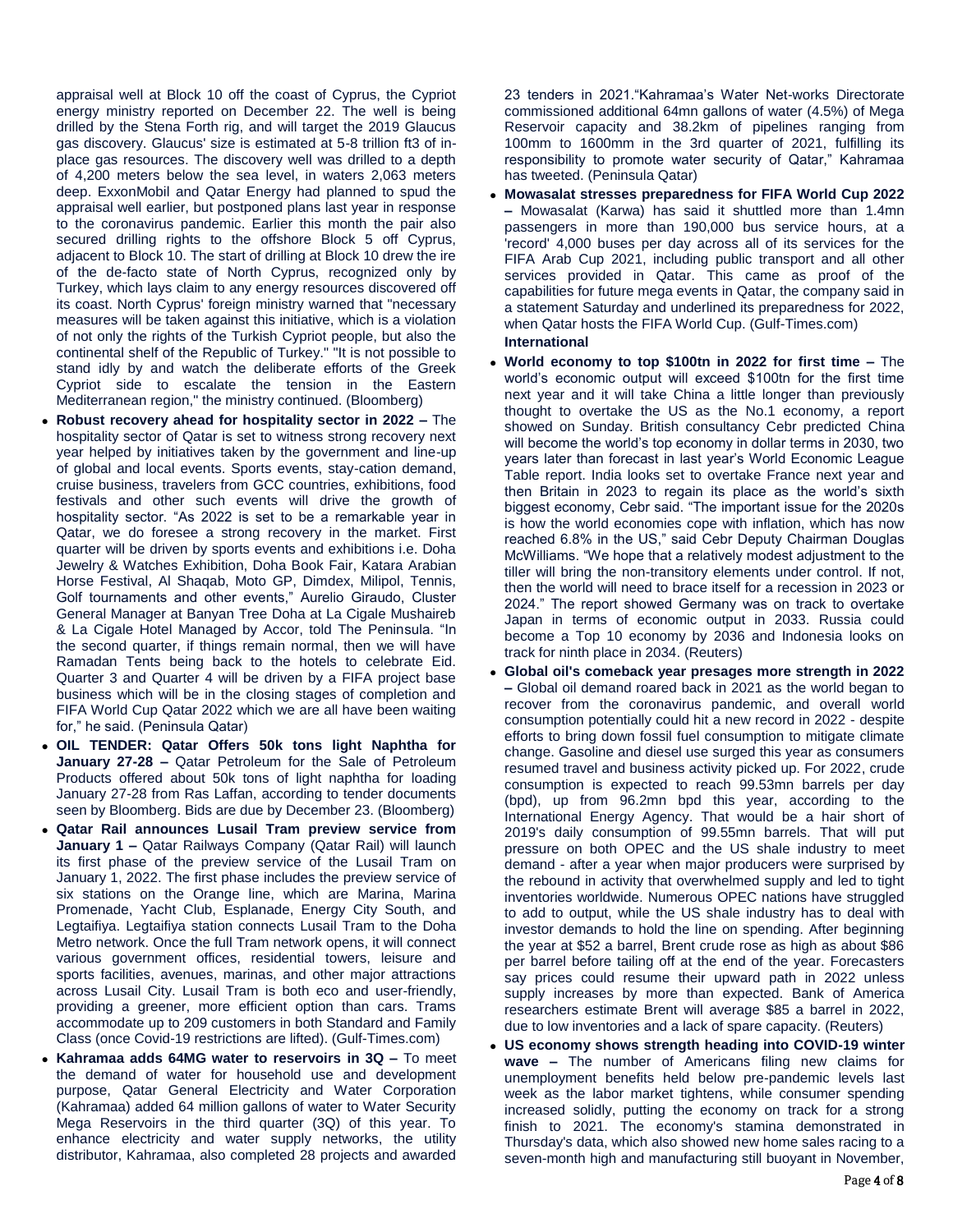came as the nation was battling a resurgence in COVID-19 infections, driven by the Delta strain and the highly transmissible Omicron variant. That could hurt economic activity in the first quarter. "The economy was running on all cylinders in the fourth quarter," said Diane Swonk, Chief economist at Grant Thornton in Chicago. "The bad news is that much of the weakness associated with the spread of the Omicron variant is still ahead of us. Some of the weakness could show up in data for December, but the bulk of the weakness will show up as canceled events, travel and less spending on services in January." Initial claims for state unemployment benefits were unchanged at a seasonally adjusted 205,000 for the week ended December 18, the Labor Department said. Early this month, claims dropped to 188,000, the lowest level since 1969. Last week's claims were in line with economists' expectations. Claims have declined from a record high of 6.149mn in early April of 2020. Applications typically increase during the cold weather months, but an acute shortage of workers has disrupted that seasonal pattern, resulting in lower seasonally adjusted claims numbers in recent weeks. "Looking past that noise, however, we expect claims to remain around 200,000 as layoffs remain low amid tight labor market conditions," said Nancy Vanden Houten, lead US economist at Oxford Economics in New York. "The spread of the Omicron variant may lend an upside risk to that forecast, but for now, it appears as though businesses are striving to remain open." The claims data covered the period during which the government surveyed businesses for the nonfarm payrolls portion of December's employment report. Claims dropped between the November and December survey periods, suggesting a pickup in job growth this month. Labor shortages, however, remain a challenge. There are hopeful signs that unemployed Americans are starting to rejoin the workforce, but soaring coronavirus infections could be an obstacle. The number of people continuing to receive benefits after an initial week of aid fell 8,000 to 1.859mn in the week ended December 11. That was the lowest level for the socalled continuing claims since mid-March of 2020. About 2.138mn people were receiving unemployment checks under all programs in early December, down 320,452 from the end of November. (Reuters)

 **France, Italy urge more leeway for investment in EU fiscal reform –** France and Italy called on Thursday for the European Union's fiscal rules to allow more leeway for investments that would help the 27-nation bloc become greener and more selfsufficient in a post-pandemic world. EU budget rules safeguard the value of the euro by setting limits on government deficits and debt. Since they were set up, they have grown increasingly complex and the EU is now thinking how to change them to better fit new economic realities. The main challenges are how to cut government debt that has surged during the COVID-19 pandemic without stifling growth, and how to provide incentives for massive investment needed to fight climate change and to make supply lines more secure after global lockdowns exposed their fragility. "There is no doubt that we must bring down our levels of indebtedness," Italian Prime Minister Mario Draghi and French President Emmanuel Macron said in a joint article in the Financial Times. "But we cannot expect to do this through higher taxes or unsustainable cuts in social spending, nor can we choke off growth through unviable fiscal adjustment," they said. The two leaders wrote that their strategy was instead to curb recurrent public spending through "sensible" structural reforms and that EU fiscal rules should not prevent them from making necessary investments. EU fiscal rules do not give any special treatment to investment now, and France and Spain proposed in September to exempt "green" investment, and possibly also money spent on digitalizing the economy, from EU deficit calculations. Some northern EU countries disagree, worried it will be hard to define what constitutes an investment to fight climate change. France has also said the EU should better secure its economic sovereignty by moving production of some key items to Europe, as COVID-19 lockdowns showed disruptions in supplies from China - where much of Europe's pharmaceuticals and chips come from - can be devastating. (Reuters)

- **Japan consumer prices rise at fastest pace in nearly 2 years on fuel costs –** Japan's November consumer inflation marked the biggest year-on-year rise in nearly two years on surging fuel costs, a sign that the fallout from global commodity price gains is broadening. The increase, however, is unlikely to prompt the Bank of Japan (BOJ) to withdraw monetary stimulus any time soon, with inflation still distant from the central bank's 2% target, analysts say. The data released on Friday highlights the fresh challenge policymakers face in preventing rising costs of living from hurting already weak household spending and Japan's fragile economic recovery. BOJ Governor Haruhiko Kuroda said on Thursday a weak yen could be inflicting bigger pain on households than before by pushing up prices of imported goods. "Faced with price hikes for a range of daily necessities, consumers may become even more cautious in boosting spending," said Yasunari Ueno, chief market economist at Mizuho Securities. Japan's core consumer price index (CPI), which excludes volatile fresh food but includes oil costs, rose 0.5% in November from a year earlier, government data showed, exceeding a median market forecast for a 0.4% gain. It was the biggest increase since February 2020 and followed a 0.1% rise in October. The gain was driven by a 15.6% surge in energy costs. Food costs also rose 1.4%, indicating households were facing higher grocery costs even when wage growth remains slow. Core consumer inflation is already above 1% when stripping away the impact of this year's cuts in cellphone charges, which knock off 1.5% point off the index, analysts say. "We expect underlying inflation to accelerate to a peak of around +1.0% next year as goods inflation rises further and the drag from mobile phone tariff cuts drops out of the annual comparison," said Tom Learmouth, Japan economist at Capital Economics. Japan has not been immune to global commodity inflation, with wholesale prices rising a record 9.0% in November from a year earlier. But core consumer inflation has hovered around zero, as firms remain cautious about passing on costs to consumers on concerns that households may hold back on spending. (Reuters)
- **Xinhua: China's top real estate regulator vows to tackle property delivery risks –** China's top real estate regulator vowed to resolutely tackle risks stemming from overdue delivery of residential properties by some top developers in a bid to maintain social stability, the official Xinhua News Agency reported on Saturday. Wang Menghui, head of the Ministry of Housing and Urban-Rural Development, also told Xinhua that China will keep its real estate policies consistent and stable, while strengthening coordination in areas including finance, and land and market supervision. Chinese developers suffered liquidity stress this year as Beijing stepped up its deleverage campaign against the bloated sector, triggering defaults at heavily-indebted players such as China Evergrande Group. Although Chinese regulators have marginally eased funding restrictions to avoid a hand-landing of the sector, Wang ruled out policy reversal. China will not use the property sector as a tool to stimulate the economy for short-term growth and will continue to crack down on speculative investment, Xinhua reported, citing Wang. Instead, China will set up a mechanism to foster long-term development of the real estate industry, while maintaining stability in market expectations, as well as land and property prices. Wang said the fundamentals of China's real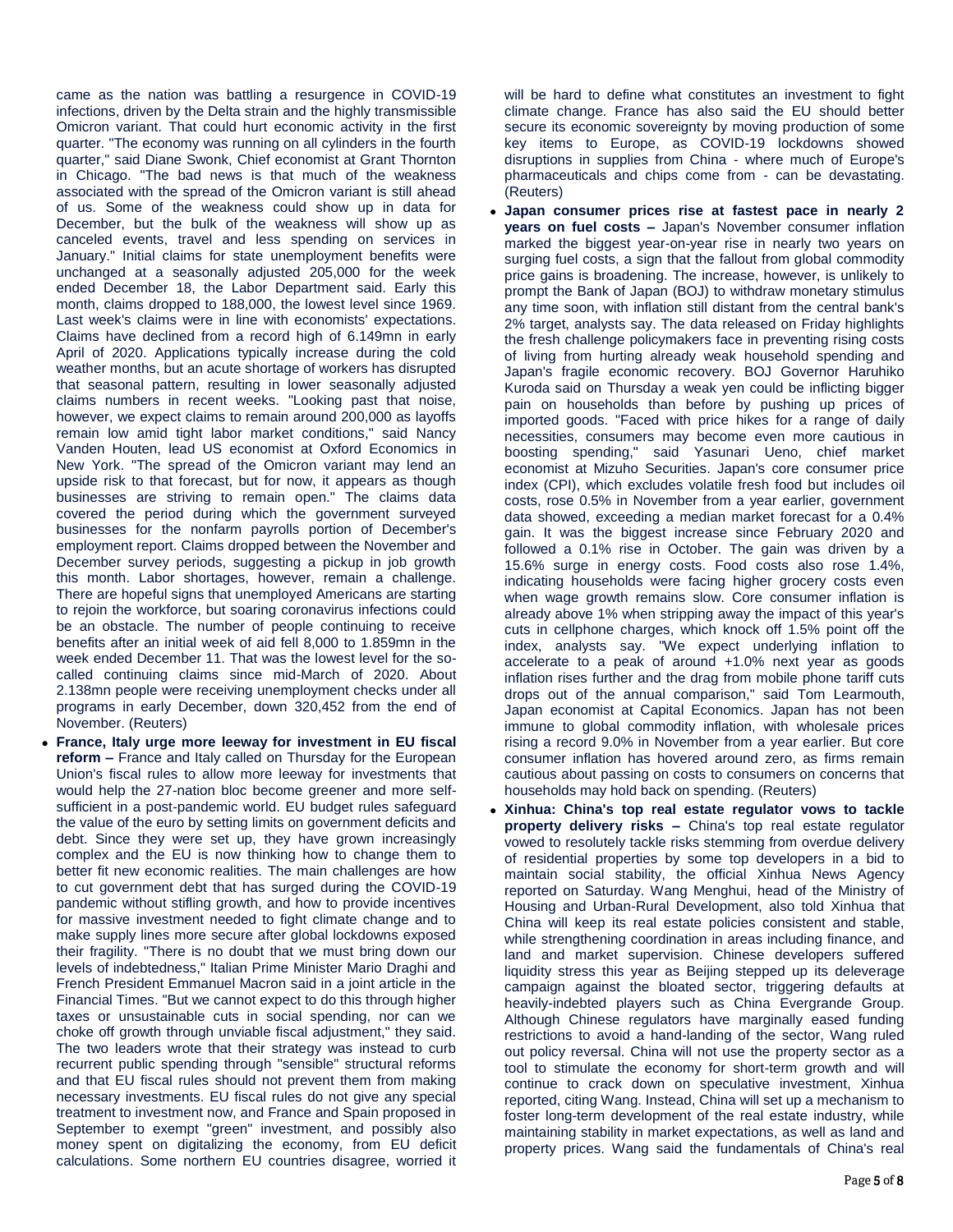estate market have not changed, with home-buying demand remaining robust from the still-rapid pace of urbanization, and the need for better living standards fueled by the coronavirus epidemic. Earlier on Saturday, China's central bank said it will safeguard the legal rights of home buyers and better satisfy their reasonable living needs, vowing to promote healthy development of the country's real estate market. (Reuters)

 **China central bank says it will promote healthy development of property market –** China's central bank said on Saturday it will safeguard the legal rights of home buyers and better satisfy their reasonable living needs, vowing to promote healthy development of the country's real estate market. The statement from the People's Bank of China (PBOC), made following its fourth-quarter monetary policy committee meeting, is the latest sign that Chinese regulators are marginally easing curbs on the property sector to prevent a hard-landing. Echoing China's annual Central Economic Work Conference held in early December, the PBOC said it will prioritize economic stability, amid an increasingly severe external environment and the unrelenting global pandemic. The PBOC said it will keep its monetary policy flexible and appropriate, and liquidity reasonably ample. It will strengthen support to the real economy, with a bias toward small companies. The central bank reiterated that it will deepen reforms of the forex market and increase the flexibility of the yuan's exchange rate while guiding companies and financial institutions to be "risk neutral". (Reuters)

#### **Regional**

- **Global oil's comeback year presages more strength in 2022 –** Global oil demand roared back in 2021 as the world began to recover from the coronavirus pandemic, and overall world consumption potentially could hit a new record in 2022 despite efforts to bring down fossil fuel consumption to mitigate climate change. Gasoline and diesel use surged this year as consumers resumed travel and business activity picked up. For 2022, crude consumption is expected to reach 99.53mn bpd, up from 96.2mn bpd this year, according to the International Energy Agency. That would be a hair short of 2019's daily consumption of 99.55mn barrels. That will put pressure on both OPEC and the US shale industry to meet demand after a year when major producers were surprised by the rebound in activity that overwhelmed supply and led to tight inventories worldwide. (Gulf-times.com)
- **Fitch: Debt levels of government-related entities in GCC remain elevated –** Government-related entity (GRE) debt as a share of GDP has declined across the GCC in 2021, due to higher oil prices and incipient recovery from the pandemic. However, in most of the GCC states, GRE debt levels remain higher than before the pandemic, according to a report by Fitch Ratings. "The upward trend in GRE debt/GDP that has been in evidence since 2014 could resume as GREs help to drive national economic agendas, aiming at job creation, diversification and the energy transition," the report said. However, increased focus on privatization and asset sales could mitigate this trend over time, Fitch noted. (Zawya)
- **Oil prices ease, focus shifts to next OPEC+ move –** Brent crude futures snapped a three-day rally on Friday in light trading before the Christmas holidays, but the benchmark ended the week higher, with the market focusing on next steps by OPEC+ and the impact of the Omicron variant. Brent crude futures settled 71 cents lower at \$76.14 a barrel at the early close of 1300 GMT, rising by about 3% on the week. US markets are closed on Friday for the Christmas holiday. (Zawya)
- **Saudi ACWA Power secures \$800mn refinancing facility for subsidiary –** Saudi Arabia's utility developer ACWA Power has

secured a refinancing facility equivalent to \$800mn, denominated in US dollars and Saudi riyals. The proceeds will be utilized by its subsidiary, Rabigh Arabian Water & Electricity Co. (RAWEC), for various financial commitments, including the prepayment of its existing senior debt facility, financing expenses and for general corporate purposes including distribution of dividends, ACWA Power said in a bourse filing on Tadawul on Thursday. The financing was raised from local banks and has a tenor of 8.5 years maturing in 2030. (Zawya)

- **Saudi British Bank sells stake in Wataniya Insurance for SR80mn –** Saudi British Bank (SABB) has sold its entire stake in Wataniya Insurance Co. to Private Wealth Investment Holding Co. for SR80mn. The agreement was signed on December 22, 2021. The sale comprises four million ordinary shares, representing 20% of Wataniya's share capital, the bank said in a bourse filing on Thursday. The proceeds of the transaction will be used by the bank for general corporate purposes and does not involve any special conditions, SABB said. (Zawya)
- **Saudi national debt office completes SR125bn borrowing plan for 2021 –** Saudi Arabia's National Debt Management Center said it completed its 2021 borrowing plan exceeding SR125bn, according to a statement. The Kingdom's Finance Minister and chairman of the NDMC, Mohammed bin Abdullah Al-Jadaan, announced that 60.5% of the debt raised in 2021 was from local sources. The remaining 39.5% was made up of international borrowing. This was in line with the approved borrowing plan of the year. Additionally, a number of financing channels were utilized such as government alternative funding and early repurchase of local government issuances, a statement on the debt authority's website said. (Zawya)
- **IHS Markit adds Saudi bonds to iBoxx index, Tadawul says –** Saudi exchange operator Tadawul said in a tweet on Wednesday that IHS Markit had included the Saudi government Sukuk market in its iBoxx global government bond index. Saudi Capital Market Authority said in a statement that the inclusion will help the sukuk and debt instruments market indices to be followed by international investors. CMA expected that a further 27 government debt instruments listed on Tadawul will join the index starting from Jan. 31, 2022, making up around 0.19% of iBoxx's weight. (Zawya)
- **Saudi's CMA approves Etihad Atheeb Telecom capital reduction –** The Saudi Capital Market Authority has approved Etihad Atheeb Telecommunication Co.'s request to cut its capital, a statement on the authority's website said. The company, also known as GO, is a fixed-line operator in the Kingdom and provides voice and broadband services. This will reduce the company's capital to SR90mn from SR228.5mn. The number of shares will to about 9mn, from 22.8mn. (Zawya)
- **PIF's \$40bn investment plan to boost growth of startups in Saudi Arabia –** Saudi Arabia continues to focus on efforts to spur the growth of startups in the Kingdom to help boost the national economy, as is evident from the recently announced Saudi budget 2022. According to Saudi Finance Minister Mohammed Al-Jadaan, the MENA region's largest economy is expected to post a surplus of SR27bn in 2023 and SR42bn in 2024. Added to this, the nation's sovereign wealth fund, the Public Investment Fund announced plans to invest \$40bn locally in 2022. (Zawya)
- **Saudi National Bank Launches Kingdom's first framework for sustainable financing –** Saudi National Bank, or SNB, launched on Dec. 23 a framework for sustainable financing, a first for the Kingdom's banking sector, CNBC Arabia reported. SNB's framework will enhance lending to organizations that apply ethical practices, while preserving the environment, empowering individuals and societies, and promoting principles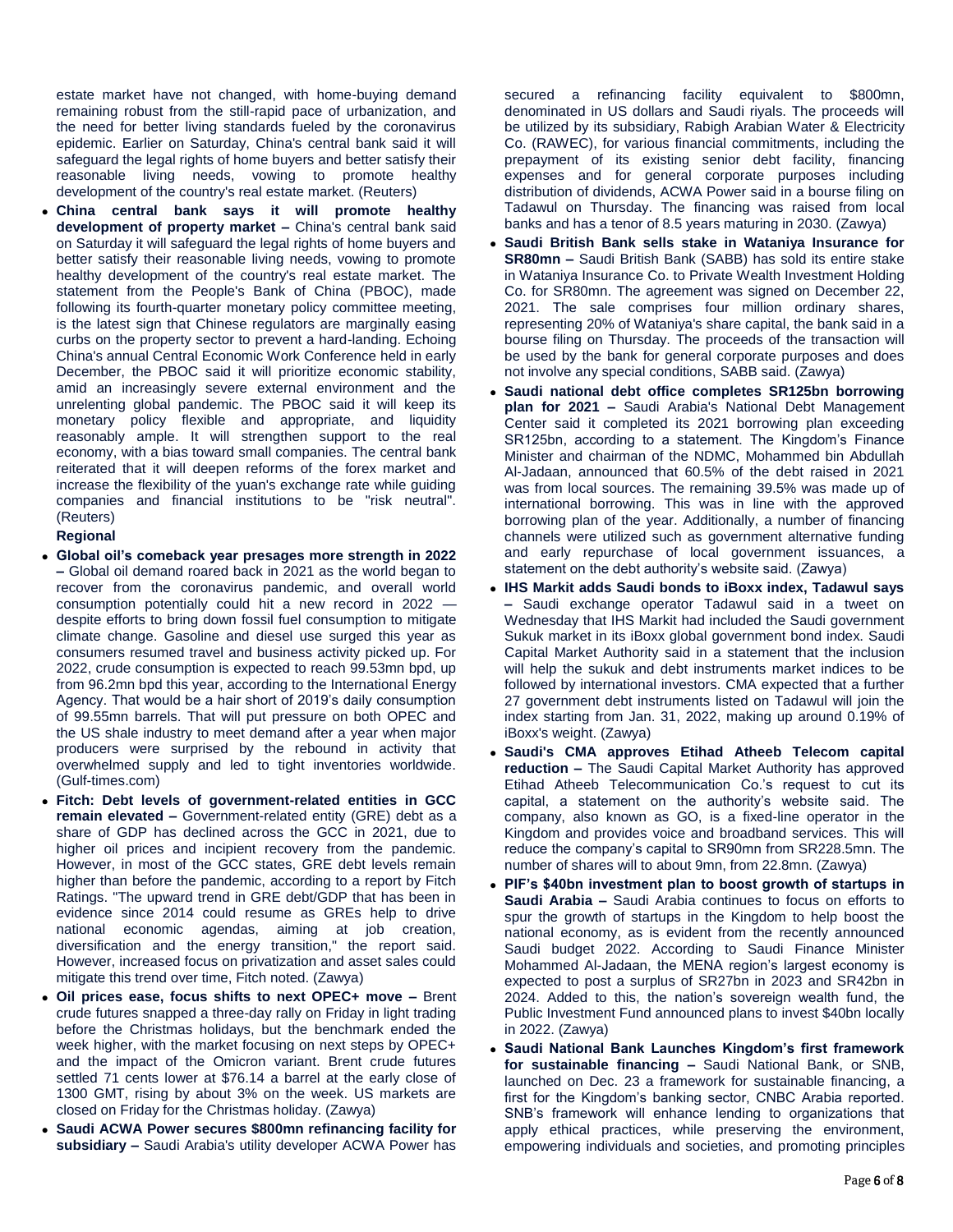of ethical governance, it said. S&P Global Ratings advised SNB on how to align its framework with the guidelines of the International Capital Market Association (ICMA). HSBC, a leading global bank, also advised SNB on its framework. (Zawya)

- **Report: UAE is the Middle East's most globalized country –** The UAE is among the Middle East's most globalized country as it stood out for its strong or rising connectedness over the past two decades, according to the DHL Global Connectedness Index. The DHL Global Connectedness Index, compiled by DHL and the NYU Stern School of Business, measures globalization based on international trade, capital, information, and people flows. "Looking at the Middle East, the UAE's pre-eminent position as the most globalized nation in the region is an outcome of economic development strategies that aggressively pursued growth via globalization, strongly supported by the private sector and public," said Amadou Diallo, CEO, DHL Global Forwarding Middle East & Africa. (Zawya)
- **Etihad airways to divest some support service businesses to ADQ –** Etihad Airways will divest some businesses to Abu Dhabi sovereign wealth fund ADQ's new integrated aviation support services company; terms of the deal were not disclosed. Businesses included in transaction are Etihad Engineering, Airport Services Cargo, Airport Services Ground, Aviation Training, Secure Logistics and Technical Training. In addition, Etihad Airport Services Catering will combine with Abu Dhabi National Exhibition Company's catering business and Etihad Holidays with join ADNEC's tourism promotion business. (Bloomberg)